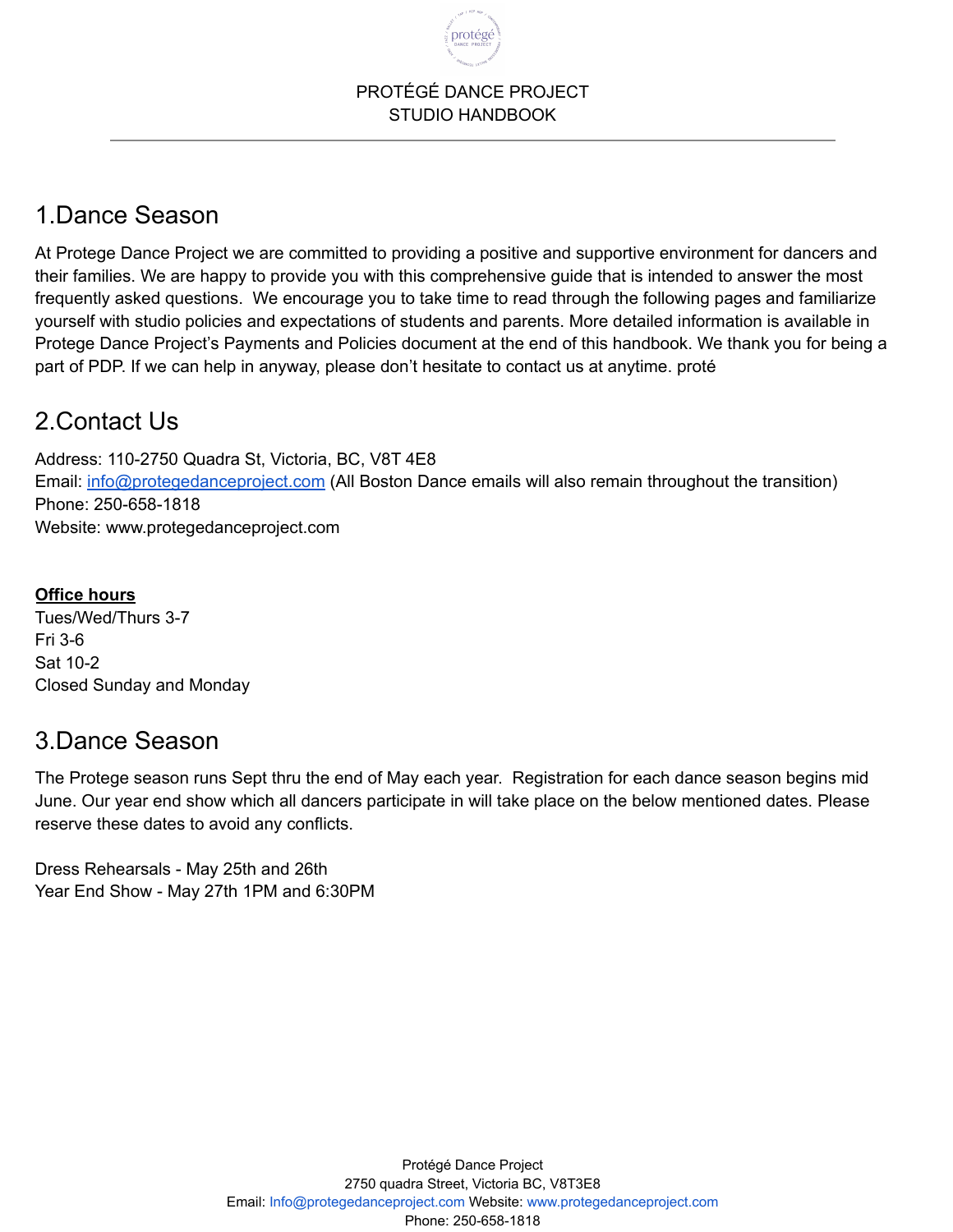protégi

### 4. Programs

Protege offers a number of different programs. These include our general program, performance, intensive training program and twinkle stars program. Please note if your dancer has enrolled in either a performance and or ITP class, they will be competing in competitions. These dates will be sent to you as soon as they are available. Dancers in our general and twinkle star program will perform in our Year End Show on May 27th 2023 at the Royal Theatre.

# 5.Studio Communication

Protege sends out regular newsletters and other announcements via email. Families are welcome and encouraged to reach out with any questions or concerns they may have by email, phone and/or in person. Email and phone messages are responded to as quickly as possible Tuesdays thru Saturdays during office hours. Please do read all emails and they often include important information.

### **Contacting Faculty:**

Please do not seek teachers out between their classes with any questions or concerns. If needing to contact a specific faculty member it is requested you email the studio and your questions will be passed along to them for you.

### **Parent and Student Conduct**

Please keep in mind that kindness and respectful communication goes a long way around the studio. We want to foster a healthy and positive environment at Protege, free of any negative or destructive behaviours that lead to unnecessary conflict or drama. If there is ever a concern or issue regarding our policies and or your dancer, please feel free to approach us respectfully (administration staff only). We will do our best to address the situation with understanding while offering our support and resolution options.

# 6. Registration

Registration is completed online through individual family accounts. Registration for new and returning families begins in early June each year. Exact dates are posted on the studio calendar after Spring Break. Comprehensive registration guides are available on the studio website early in June providing families with ample time to ask any necessary questions prior to enrolling their dancer.

### **Registration Fees:**

A non-refundable annual registration fee of \$40 per dancer \$20 per sibling is due at time of enrollment.

### **Family Accounts**

All families are required to have an online account prior to receiving preapproved classes and enrolling into class. The online portal is available through the studio's website. In addition to receiving preapproved classes and enrolling, families are able to view their dancers schedule, and family ledgers and can update pertinent family information including email addresses, emergency contact, credit card information etc.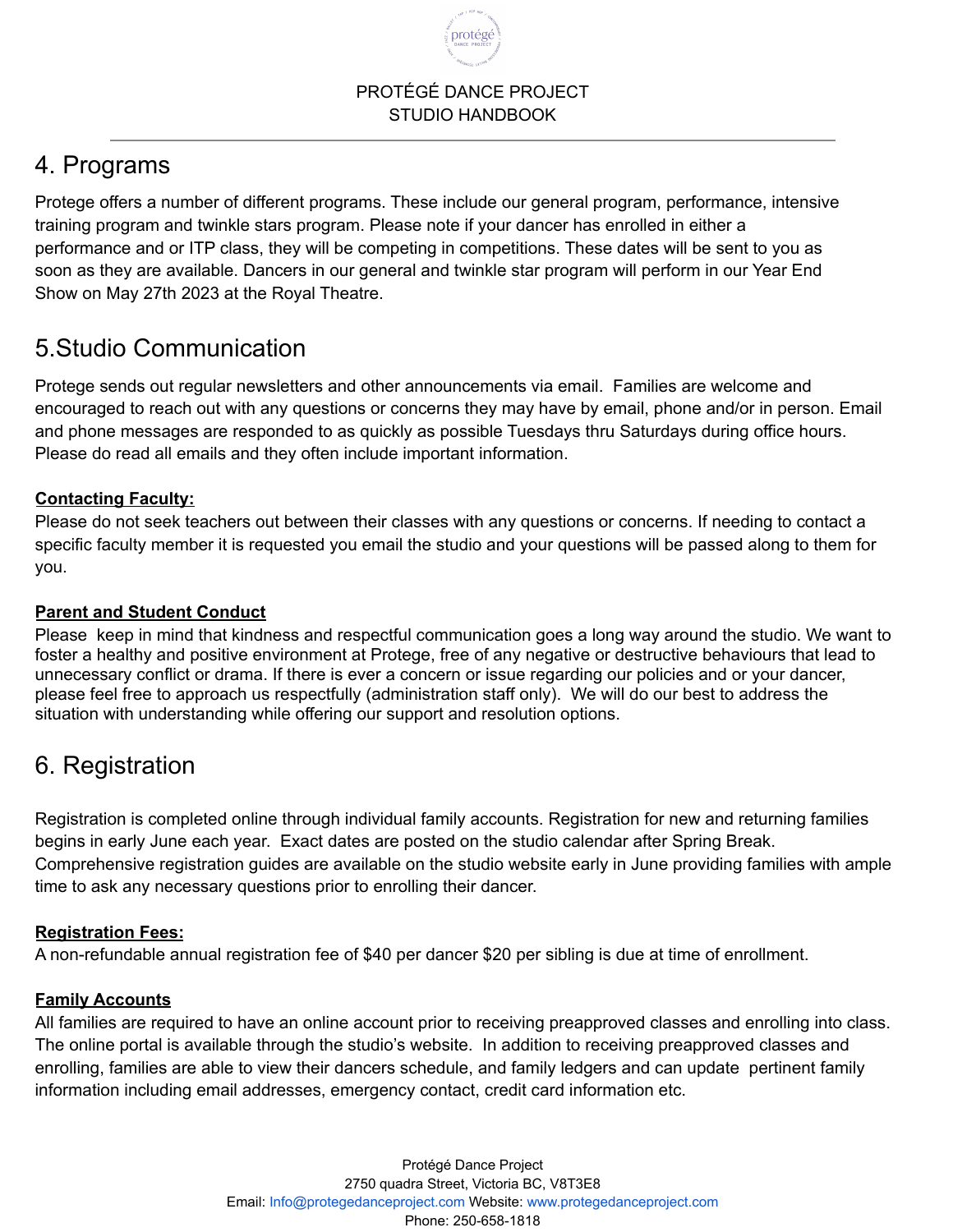protége

### **Class Placement**

Placement is based on each dancer's age,and ability. Returning dancers will be preapproved for classes based on their instructor's recommendations. Families will be notified of preapproved classes prior to the start of registration.

### **Placement month:**

Protege strives to ensure dancers are placed appropriately. All dancers are assessed in class throughout the month of September. This is to ensure dancers are enrolled in the appropriate levelled class. Families will be notified if a change in placement is recommended.

### **Waitlist Procedure**

Registration is on a first come, first serve basis. Once full, a class is no longer visible online for enrollment and no one has the ability to enroll in the class regardless if appeared on a student's pre approved list. To be added to the waitlist:

- Email the office info@bostondanceco.com immediately to request your dancer be put onto the waitlist. Please ensure you include both your dancer's name and the name of the desired class.
- Dancers will be added to the waitlist in order of request determined by the date and time stamp on emails.
- We are unable to process any waitlist requests by phone.
- Once a spot becomes available, families will be contacted via email and have 24hrs to reply and confirm enrollment before the spot is offered to the next dancer on the waitlist.

### 7.Fees

### **Yearly tuition fees**

Fees are based on a full dance season September through May. Tuition is then divided into 9 equal monthly installments. September's installment is due at the time of enrollment and is nonrefundable nor transferable.Monthly tuition is processed on the first of every month beginning October 1. The last installment is processed on May 1. There are no withdrawals after October 31st 2022.

### **NSF fee**

A \$45 NSF fee will automatically be added to accounts when tuition is not received by the 10th of every month. Tuition is not prorated for partial months attendance.

### **Tuition Discounts**

Tuition is discounted on a sliding scale providing dancers taking multiple classes a break in fees. A family discount is provided to immediate family members who reside at the same address. (The discount is applied to the dancer with the lesser amount of hours).

> Protégé Dance Project 2750 quadra Street, Victoria BC, V8T3E8 Email: Info@protegedanceproject.com Website: www.protegedanceproject.com Phone: 250-658-1818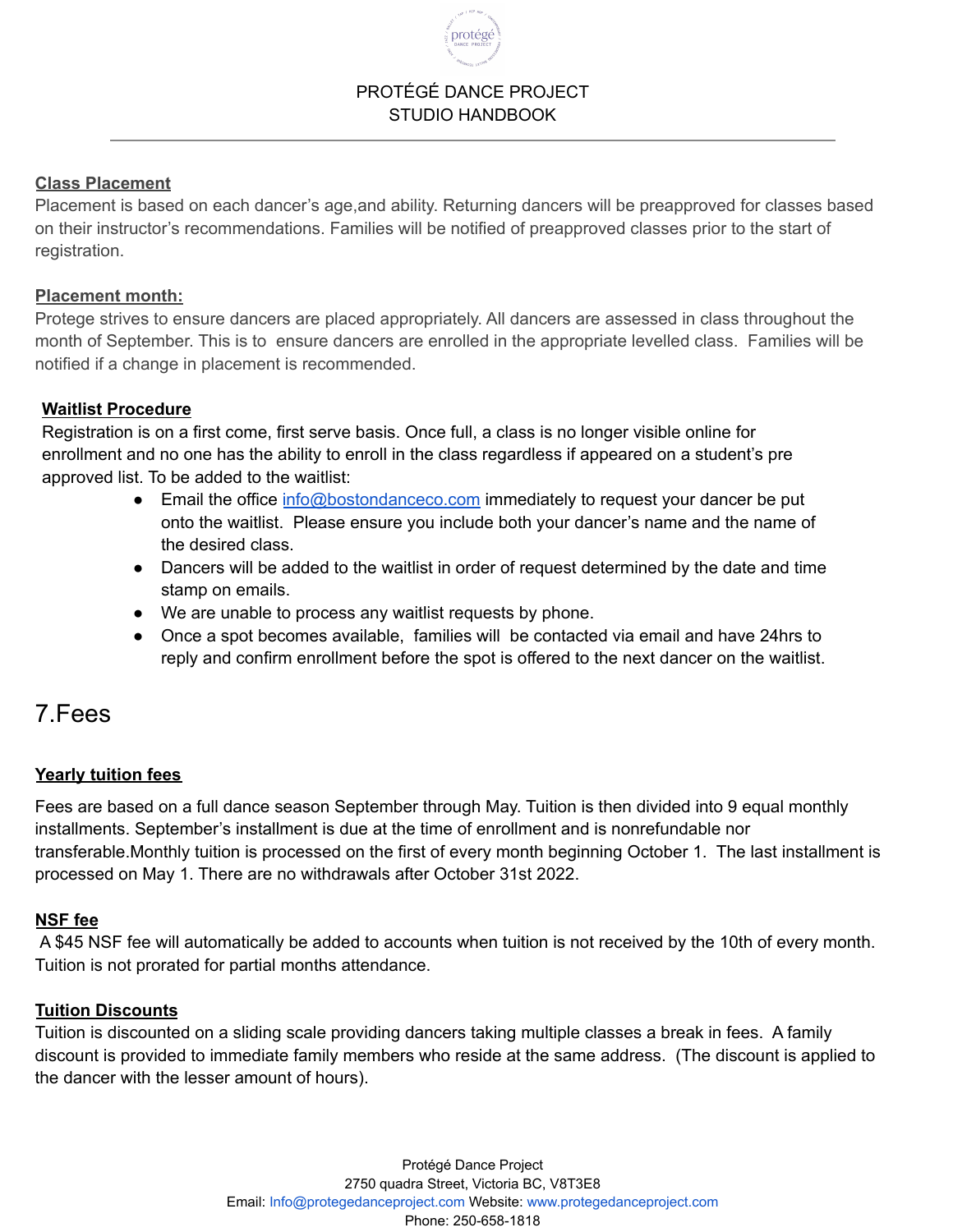protége

### **Media fee**

\$30/dancer charged March 15th, 2023. Families are provided with access to photos from our Year End Show as well as images to download/print for their own personal use. In addition, families receive a link to a video recording of the Year End Showcases.

### **Withdrawal Fees**

\$25 per class per withdrawal

### 8. Attendance

### **Attendance and Participation**

Attendance and participation in class is essential for individual dancers to progress in class. It is also essential for the growth and progress of the class as a whole. There are no refunds or prorated fees for missed classes. When a dancer does need to be absent from class please notify the office by email or phone.

### **Dancer Illness**

Dancers are to remain home if they have a fever, a cold, frequent cough and/or frequent sneezing, are vomiting, or are contagious with any communicable disease including but not limited to covid, measles, pink eye, chicken pox, lice etc.. Should Covid-19 affect us in the 2022-2023 dance season, please be aware we will again be following the same protocols as Victoria School districts.

### **Inclement Weather**

Classes may be cancelled due to inclement weather. If this should happen an announcement will be posted to the studio website by 3pm. Families will also be notified by email of the studio's closure.

# 9.Student Behaviour/Class Expectations

Dancers are expected to come to class on time prepared to fully participate and be respectful in class. If there happens to be any repeated behavioural concerns, families will be notified by Administration.

### **General Behaviour Expectations:**

To help keep PDP an enjoyable place to dance, it is expected that all members of the PDP community be polite and respectful. The use of foul language or negative behavior is not permitted nor tolerated. We reserved the right to withdraw, or remove anyone from studio related activities if they use foul language, exhibit behaviours that are interpreted as rude, obscene, unsafe, negative or confrontational and or continuosly disregard directions from faculty and staff.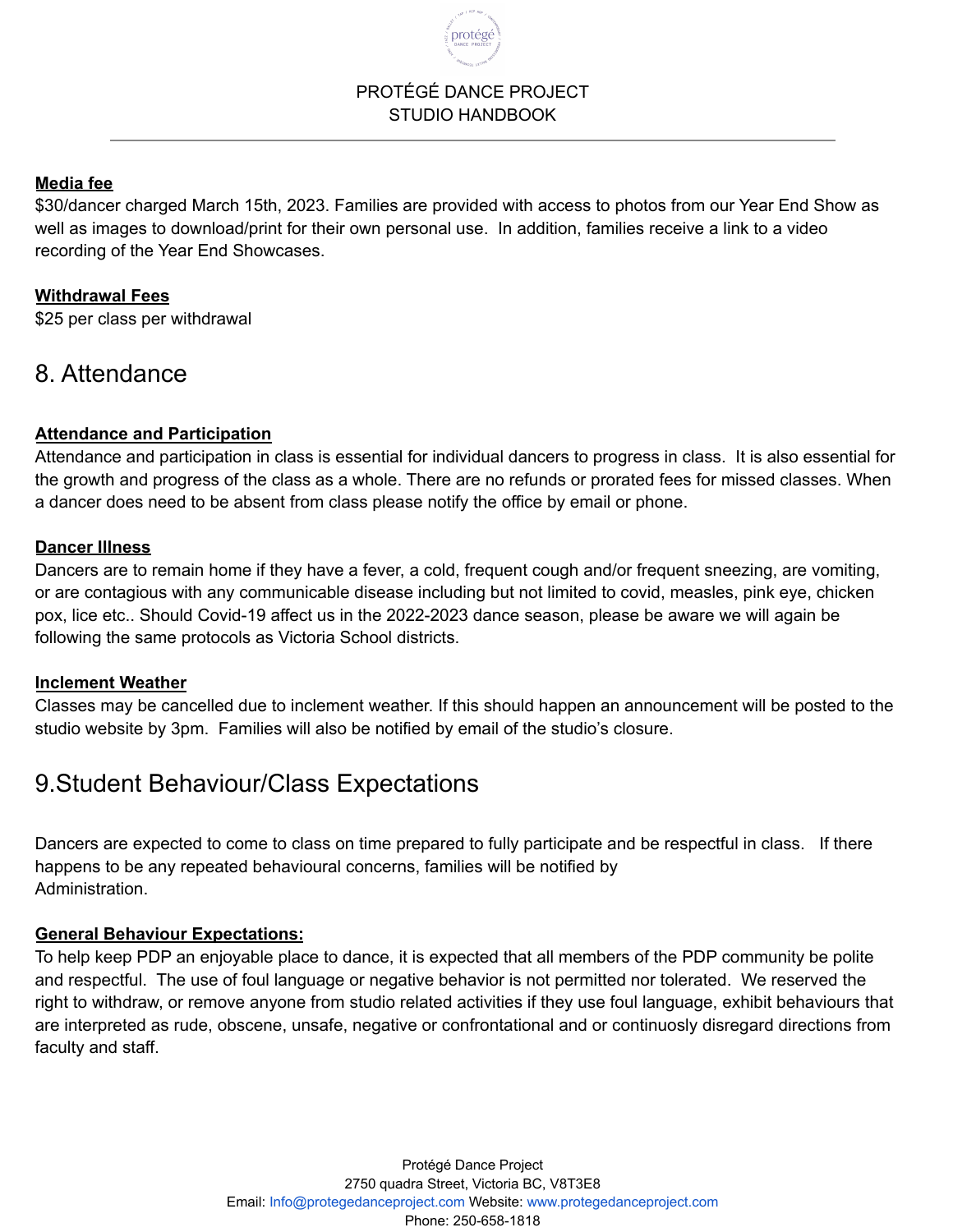protége

### **Good Neighbour Policy:**

Protege neighbours a number of businesses including Dance Victoria. We respectfully request all dancers and families to be mindful of noise levels in and around the lobby areas at all times.

### 10. Withdrawls

### **General Program**

September fees and registration fees are non refundable. Requests to withdraw from any or all classes must be made in writing and received by the office no later than October 31. In fairness to all dancers and families this is a firm date. As of November 1, it is expected dancers will remain enrolled for the remainder of the dance season. If a dancer requests to be withdrawn after October 31, they may still do so; however, the remaining season's tuition will immediately become due in full. Administrative fees will also be applied. A \$25 withdrawal fee will apply.

### **Performance and ITP program**

September fees and registration fees are non refundable. Requests to withdraw from any or all classes must be made in writing and received by the office no later than October 31. In fairness to all dancers and families this is a firm date. As of November 1, it is expected dancers will remain enrolled for the remainder of the dance season. If a dancer requests to be withdrawn after October 31, they may still do so; however, the remaining season's tuition will become due in full. Both our performance and ITP programs require high level of commitment. Please ensure that when you sign your dancer up for a performance or ITP program that you understand the commitment involved. If you feel your dancer will have conflicts and be unable to fully commit, we recommend exploring our general program classes to better suit your schedule. A \$25 withdrawal fee will apply.

### **Performance Penalty**

Any dancer that withdrawals from class during the months of March-May, will be charged a performance penalty of \$100. When a dancer withdraws so close to competition and or the year end show, the remaining dancers are impacted by having to re-space and learn new choreography in a short period of time. This penalty is in place to deter dancers from withdrawing and therefore not affecting the instructor and class as a whole.

### 11.Costumes

### **Prepayments:**

Students will be sized for costumes early November. All measurements will be adjusted to account for growth. All costume fee's will be charged November 15th and delivered in Februrary to all dancers pending stock availability. Pre-payments are used for the eventual purchase of costumes on behalf of students performing in Festivals, Competitions and the Year End Showcase(s). Students keep their costumes. In general costumes range from \$95 - \$130. The costume fee is \$95 per piece (adult, exam and technique classes are exempt). Costume pre-payments are non refundable or transferable as of November 1.

> Protégé Dance Project 2750 quadra Street, Victoria BC, V8T3E8 Email: Info@protegedanceproject.com Website: www.protegedanceproject.com Phone: 250-658-1818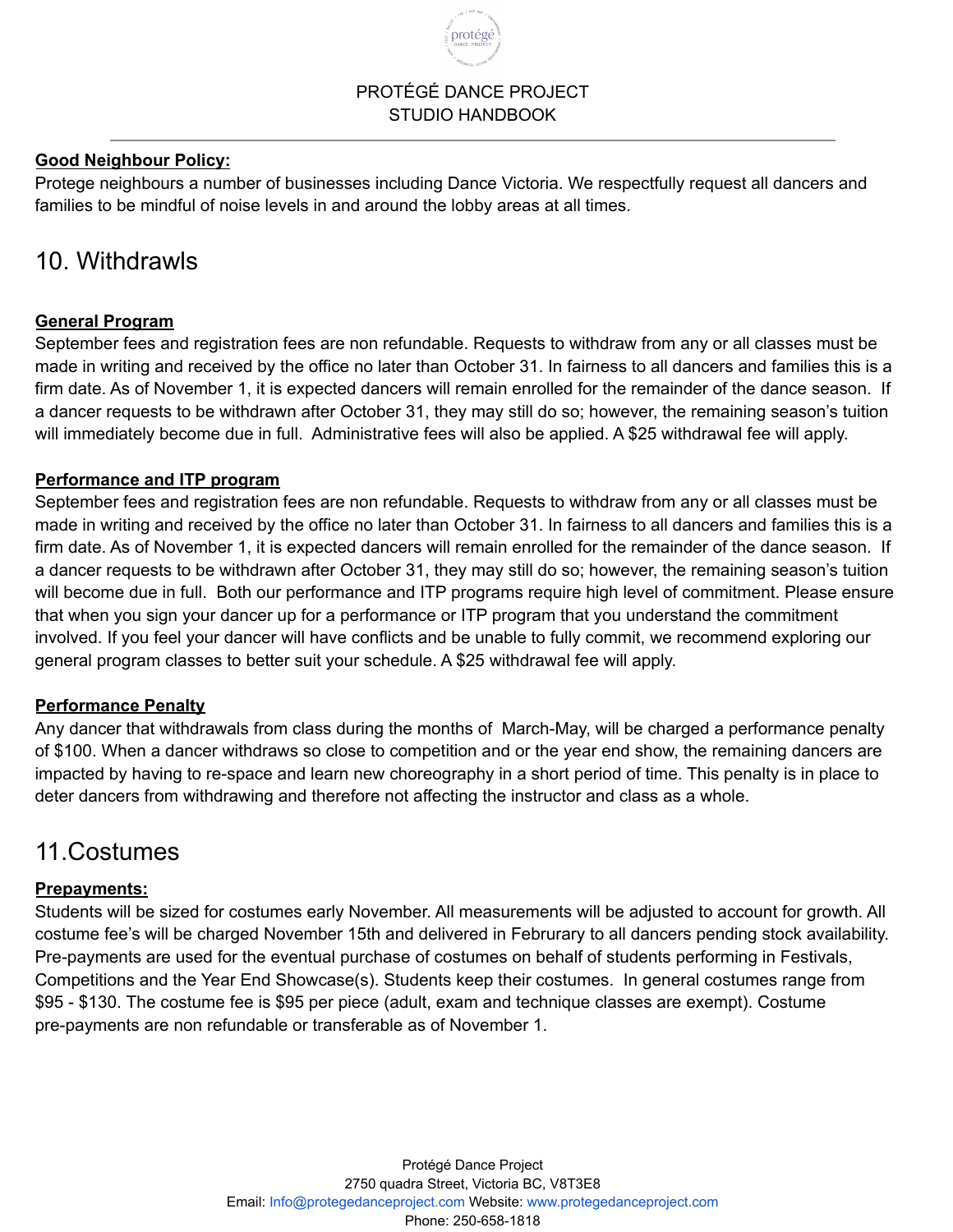protég

# 12. Dance Attire

Dance attire is created to keep your dancer safe, prevent injuries and ensure that they receive the best dance instruction possible. Dance attire is emailed to all families prior to the start of the dance season and is also available on the studio's website. Dancers have until October 1 to attain the required attire for their classes.

Ellswear is our recommended dance supply store. They have our required dance attire in store and are ready and able to assist as needed. Ellswear is located at 3180 Harriet Road.

### 13. Year End Showcase

All dancers take part in celebratory dance showcases at the end of the dance season. The showcases are a ticketed event and ticket information will be available closer to the end of season. Dancers taking more than one class per week may be scheduled to be in more than one showcase. Each showcase will have it's own mandatory dress rehearsal. Dancers must attend the rehearsal in order to perform in the showcases. Dress rehearsal and showcase dates are announced at the beginning of the season. Families are requested to keep these dates available for their dancer(s).

### 14. Miscellaneous

### **Drop off/pick ups**

Protege is not responsible for dancers before or after clases. We respectfully request dancers arrive on time for class to avoid missing their warm up and to minimize class disruption. As dancers are not supervised after class it is requested dancers be picked up promptly after their last class. We recognize we all run late at some point in time. If this does happen, your dancer is welcome to remain in the studio until your arrival. You are also welcome to call 250-658-1818 to advise that you will be late and we will happily notify your dancer.

### **Lost and Found**

There is a lost and found cupboard located in the hallway beside the entrance to the Milne studio. If missing any items please feel welcome to look in the closet. We do recommend dancers have their names written on their belongings such as shoes and water bottles. This helps us to locate the owners of items that have been turned in.

### **Observing Class**

Parents are welcome to observe class during the designated watching week in December. Classes are closed to viewing at all other times to alleviate distraction and allow dancers to focus on their training.

### **Dancer Hygiene**

We respectfully request dancers follow general dance hygiene. This includes but is not limited to the following: wear clean dance wear to class, hair should be clean and pulled back away from a dancer's face, hands and feet should be washed before and after dance classes, and deodorant should be considered for any student if/as needed.

> Protégé Dance Project 2750 quadra Street, Victoria BC, V8T3E8 Email: Info@protegedanceproject.com Website: www.protegedanceproject.com Phone: 250-658-1818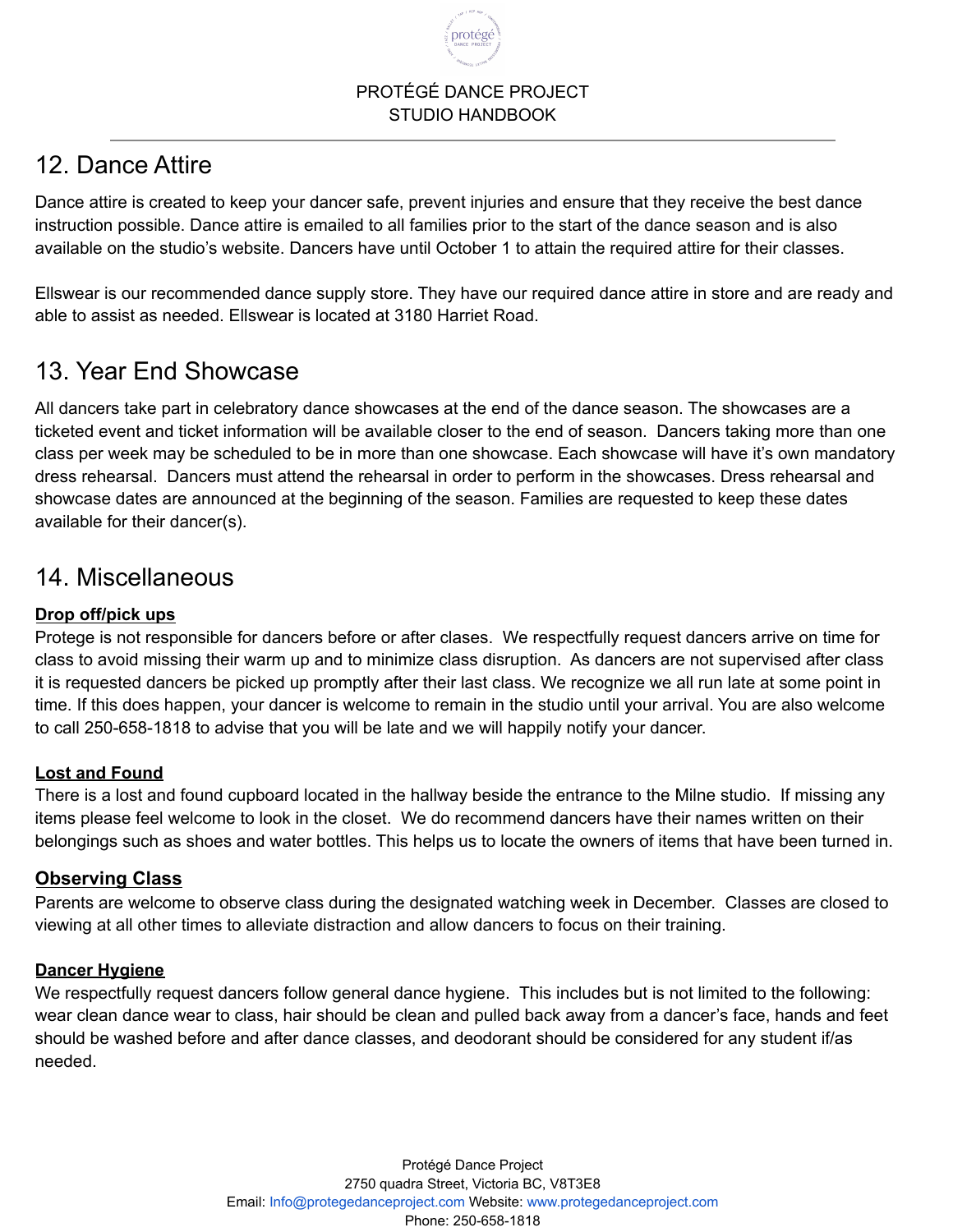

# **22/23 REGISTRATION - RETURNING FAMILY**

OPENS - 10AM - **SATURDAY. JUNE. 04**

FOR RETURNING DANCERS IN PRE APPROVED CLASSES

- Preapproved classes were emailed to families on June 1

- Preapproved classes become visible on your Family Account as of 10AM JUNE 04

- After 10am, a preapproved class will not be visible only if the class has become full

**-** If a class on your dancer's pre-approved list becomes full during registration, please email the studio as soon as

possible (info@bostondanceco.com) and request to be put on the waitlist

**-** Waitlist requests are processed in the order they are received by email only

**New** Additional Family Members **- (siblings of currently enrolled dancers)**

- siblings are considered members of returning families and may enroll into classes as of 10am on June 4.

- please email the studio to receive class preapprovals for siblings
- a sibling must be added to the family account before preapprovals can be issued

### **SCHEDULE** ADJUSTMENTS **(adding of classes, additional class, or switches)**

- please email the office (info@bostondanceco.com) if you would like class preapprovals for other disciplines not listed on your dancers current pre approval list

- Requests will be responded to in the order they are received

### **STEP BY STEP HOW TO REGISTER ONLINE**

- 1. Login to your family account via the family portal **CLICK HERE** to access the portal
- 2. Sign the student waiver (this can be done in advance of June 04)
- 3. Click on the 3 lines in the top upper left corner of your screen
- 4. Click on enroll in my pre approved classes
- 5. Click on the white box in the ENROLL column for each class you wish to select
- 6. Click on the green ENROLL button
- 7. Review your enroll confirmation and click on CHECKOUT
- 8. Review your cart and click next
- 9. Select your payment method and complete check out